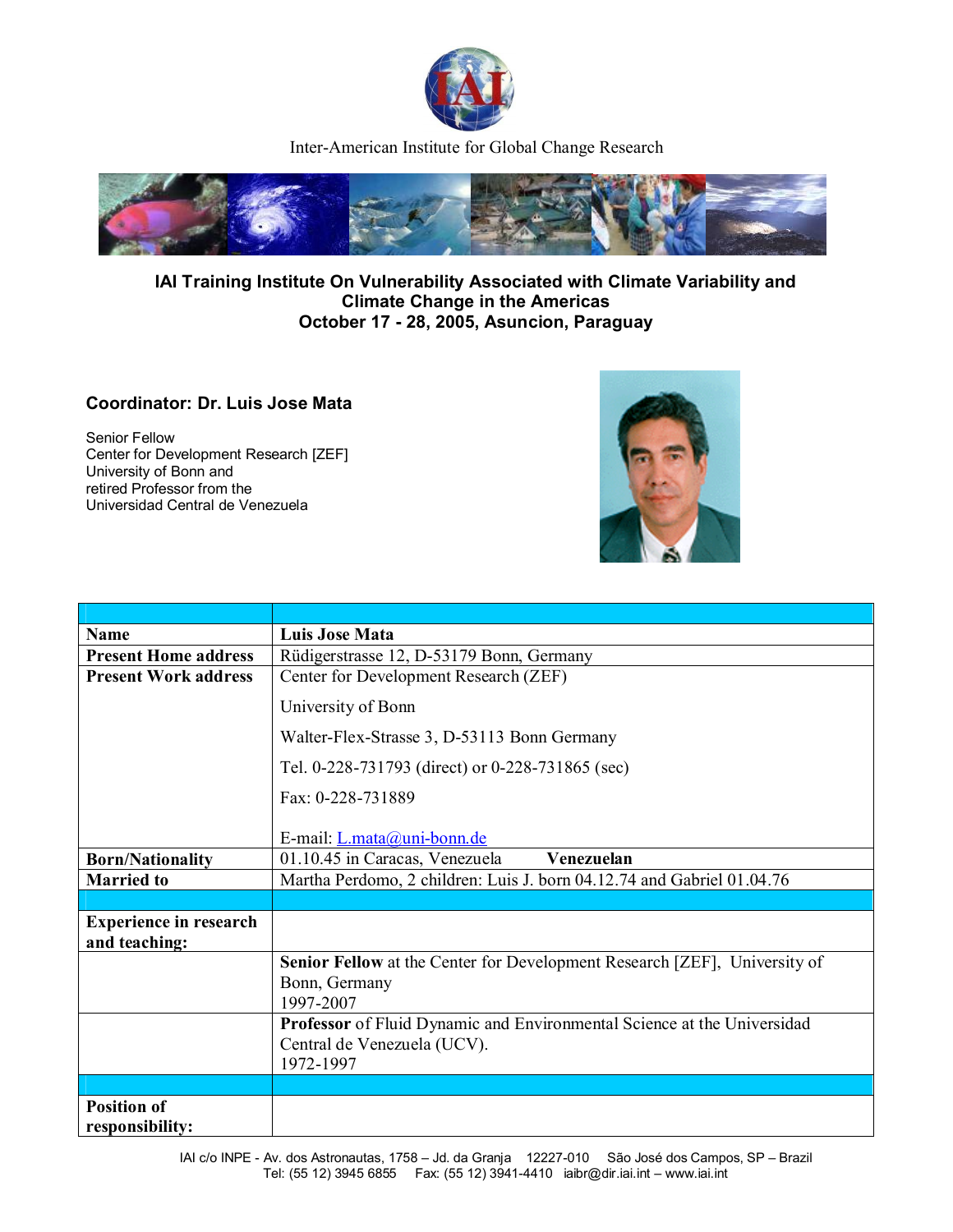|                                                             | International Coordinator of the Summer Institute of the Inter American Institute                                        |
|-------------------------------------------------------------|--------------------------------------------------------------------------------------------------------------------------|
|                                                             | for Global Research (IAI) on Vulnerability Associated with Climate Variability                                           |
|                                                             | and Climate Change for America Central and The Caribbean held in Santo                                                   |
|                                                             | Domingo, Dominican Republic. 27 Oct-7Nov. 2003                                                                           |
|                                                             | Director of the Fluid Dynamics and Environment Institute (IMF) of the                                                    |
|                                                             | Universidad Central de Venezuela (UCV) during two different period                                                       |
|                                                             | 1990-1992                                                                                                                |
|                                                             | 1994-1997                                                                                                                |
|                                                             | Visiting Scientist at the Center for Environmental System Research at the                                                |
|                                                             | University of Kassel, Germany                                                                                            |
|                                                             | Summer 1997                                                                                                              |
|                                                             | Member of the Main Faculty Board of the Universidad Central de Venezuela.                                                |
|                                                             | 1996-1999                                                                                                                |
|                                                             | Environmental Consultant at the Universidad Simón Bolívar and Universidad                                                |
|                                                             | Metropolitana. Caracas, Venezuela.                                                                                       |
|                                                             | 1994-1997                                                                                                                |
|                                                             | Visiting Professor at the University of Virginia, Charlottesville, USA.                                                  |
|                                                             | Department of Environmental Science. Clark Hall                                                                          |
|                                                             | Summer of 1995.                                                                                                          |
|                                                             | Vice-Dean of the Engineering School of the UCV.                                                                          |
|                                                             | 1992-1994                                                                                                                |
|                                                             | Research Assistant at the Environmental and Engineering Research Center (ERC),                                           |
|                                                             | Colorado State University                                                                                                |
|                                                             | 1970-1972                                                                                                                |
|                                                             |                                                                                                                          |
| <b>Research interests</b>                                   |                                                                                                                          |
|                                                             | Impacts of Global Climate Change on Natural and Human Systems.                                                           |
|                                                             |                                                                                                                          |
|                                                             | Climate Change and Vulnerability of Water Resources                                                                      |
|                                                             | Impact of Climate Change in Tropical Forest                                                                              |
|                                                             | Fluid Dynamics: Dispersion of Contaminants in the Atmosphere (Air Pollution)                                             |
|                                                             | Generation of Regional Climate Scenarios for Vulnerability and Adaptation                                                |
|                                                             | Studies.                                                                                                                 |
|                                                             | Extremes Event (Floods and Droughts) and Rapid non-linear Climate Change.                                                |
|                                                             | Theory of Developments and Social Changes and its relation to Vulnerability                                              |
|                                                             | Science                                                                                                                  |
|                                                             |                                                                                                                          |
| <b>Education</b>                                            |                                                                                                                          |
| <b>Pre-Graduate Studies</b><br><b>Other Studies (Summer</b> | Engineer, Facultad de Ingenieria, 1970<br>Massachusetts Institute of Technology, 1974—Modelling Heat Pollution in Water  |
| Courses)                                                    | Bodies.                                                                                                                  |
|                                                             |                                                                                                                          |
|                                                             | Texas A& M, 1975-Modelling of Environmental Problems                                                                     |
| <b>Post Graduate Studies</b>                                | University of Minnesota, 1976—Experimental Fluid Dynamics.<br>Master Program in Heat Transfer-Colorado State University. |
|                                                             | 1970-1972                                                                                                                |
|                                                             | Doctoral Program in Fluid Dynamics and Environmental Science—Colorado State                                              |
|                                                             | University.                                                                                                              |
|                                                             | 1976-1980.                                                                                                               |
|                                                             |                                                                                                                          |
| <b>Other activities</b>                                     |                                                                                                                          |
|                                                             | Coordinating Lead Author of IPCC Working Group II                                                                        |
|                                                             | Freshwater Resources and Their Management Chapter, 2004-2007<br>Co-Anchor of the Cross Cutting Theme Water [IPCC]        |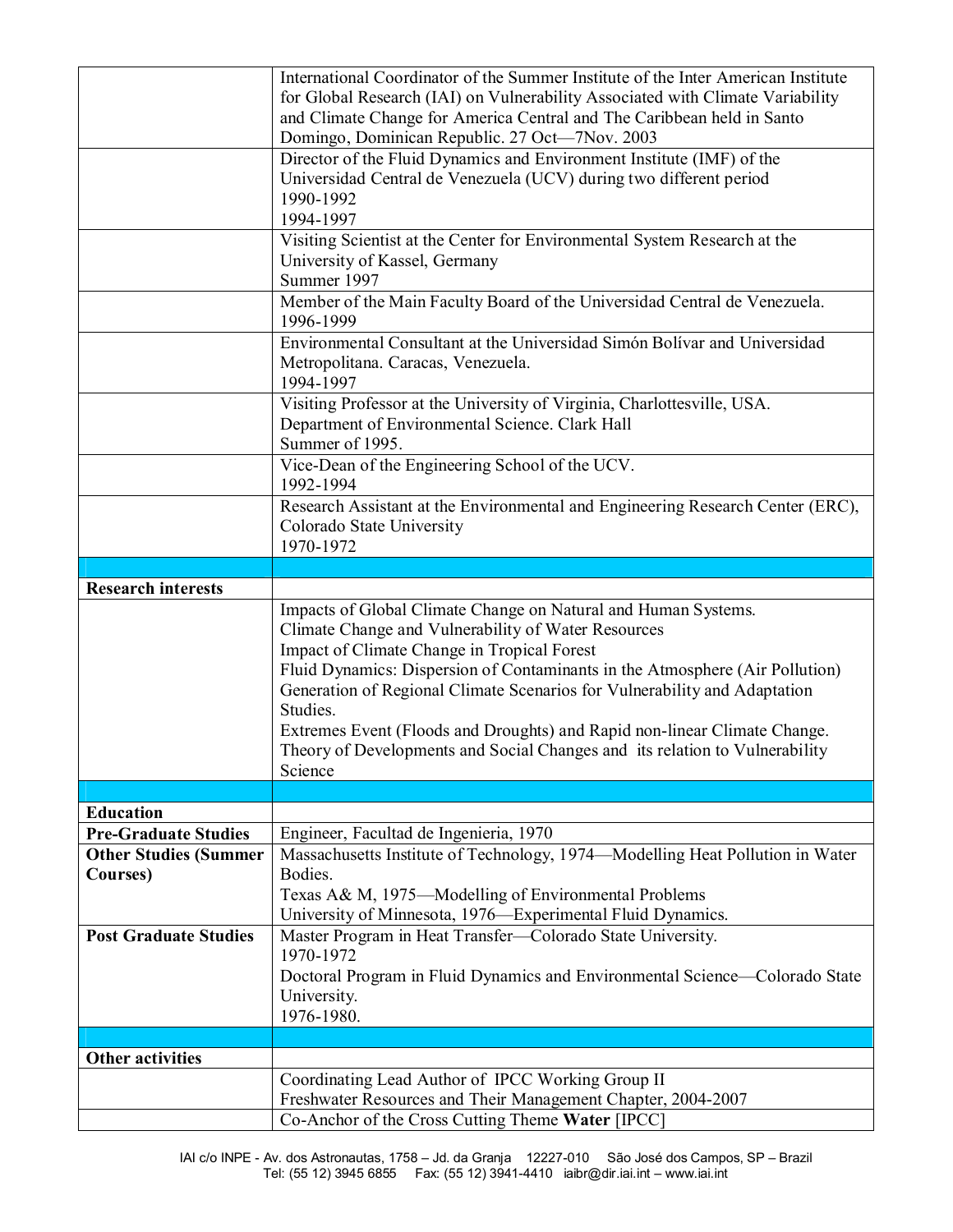|                            | 2003-2006                                                                                                                                                  |
|----------------------------|------------------------------------------------------------------------------------------------------------------------------------------------------------|
|                            | Lead Author Millennium Ecosystem Assessment                                                                                                                |
|                            | Natural Hazard Chapter: Floods and Fire Condition and Trend, 2004                                                                                          |
|                            | Member of the Review Team for "Climate Changes the Water Rules: How water                                                                                  |
|                            | managers can cope with today's climate variability and tomorrow's climate                                                                                  |
|                            | change" Published by the Dialogue on Water and Climate in 2003.                                                                                            |
|                            | Member of the Task Group of Climate Scenarios for Impact Studies (TGCIA)                                                                                   |
|                            | <b>Intergovernmental Panel on Climate Change [IPCC]</b>                                                                                                    |
|                            | 1997-2003                                                                                                                                                  |
|                            | IPCC Coordinator Lead Author of the Latin American Chapter (WGII)<br>1998-2001                                                                             |
|                            | IPCC Lead Author of Chapter 14—Advancing our Understanding of Climate                                                                                      |
|                            | Change (WGI)                                                                                                                                               |
|                            | IPCC Review Editor of Chapter 13—Climate Scenario Development (WGI)                                                                                        |
|                            | 1998-2001                                                                                                                                                  |
|                            | Member of the Steering Committee of the IPCC Workshop on Changes in Severe                                                                                 |
|                            | Weather due to Climate Change.                                                                                                                             |
|                            | 2001-2002                                                                                                                                                  |
|                            | Venezuelan Case-Study to Address Climate Change, Caracas, Venezuela                                                                                        |
|                            | U.S. Country Studies Program [USCSP]                                                                                                                       |
|                            | 1994-1996                                                                                                                                                  |
|                            | Venezuelan Petroleum Oil Company [PDVSA]                                                                                                                   |
|                            | Review of environmental risk assessment documents, oil spill modelling,                                                                                    |
|                            | hydraulics and environmental problems of the Maracaibo lake, impact of climate                                                                             |
|                            | change from oil industry activities                                                                                                                        |
|                            | 1993-1997                                                                                                                                                  |
|                            | Member of the International Scientific Advisory Committee                                                                                                  |
|                            | First International Conference on Ecosystem and Sustainable Development                                                                                    |
|                            | [ECOSUD 97] October 14-16, 1997                                                                                                                            |
|                            | First International Conference on Measurements and Modelling in Environmental                                                                              |
|                            | Pollution [MMEP 97] April 22-24, 1997                                                                                                                      |
|                            |                                                                                                                                                            |
| <b>Latest Publications</b> |                                                                                                                                                            |
|                            | Seoane R.S., J. B. Valdes and L.J. Mata, 2005: Climate Variability and Change in                                                                           |
|                            | Patagonian Rivers, Regional Hydrological Impacts of Climatic Change—Impacts<br>Assessment and Decision Making (proceedings of Symposium S6 held during the |
|                            | Seventh IAHS Scientific Assembly at Foz do Iguaçu; Brazil, April 2005, IAHS                                                                                |
|                            | Publication 295, 2005                                                                                                                                      |
|                            | Mata, L.J., and Nick van de Giesen, 2005: Persistence in Precipitation Time                                                                                |
|                            | Series From the ECHAM4 General Circulation Model for Historical and Future                                                                                 |
|                            | Time Slices, accepted for publication in a Special Issue of Climatic Change.                                                                               |
|                            | Mata, L.J., and J. Budhooram, 2005: Complementarity between Mitigation and                                                                                 |
|                            | Adaptation: The Water Sector, accepted for publication in Global Mitigation and                                                                            |
|                            | <b>Adaptation Strategies Journal</b>                                                                                                                       |
|                            | Mata, L.J., and R. Wassmann, 2005: Impacts of Global Climate Change on                                                                                     |
|                            | Coastal Ecosystems and Agriculture of the Developing World. in preparation                                                                                 |
|                            | Mata, L.J., 2004: Climate Change and Vulnerability of Water Resources. ZEF                                                                                 |
|                            | Background Paper.                                                                                                                                          |
|                            | Mata, L.J., 2003: Advancing our understanding of Climate Change and Water                                                                                  |
|                            | related problems: An Overview. Proceeding of the World Climate Change                                                                                      |
|                            | Conference (WCCC 2003) Moscow, Russia.                                                                                                                     |
|                            | Kundzewicz Z.W and L.J.Mata., 2003: A concept Paper on Water and Climate                                                                                   |
|                            | Change (www.ipcc.ch)                                                                                                                                       |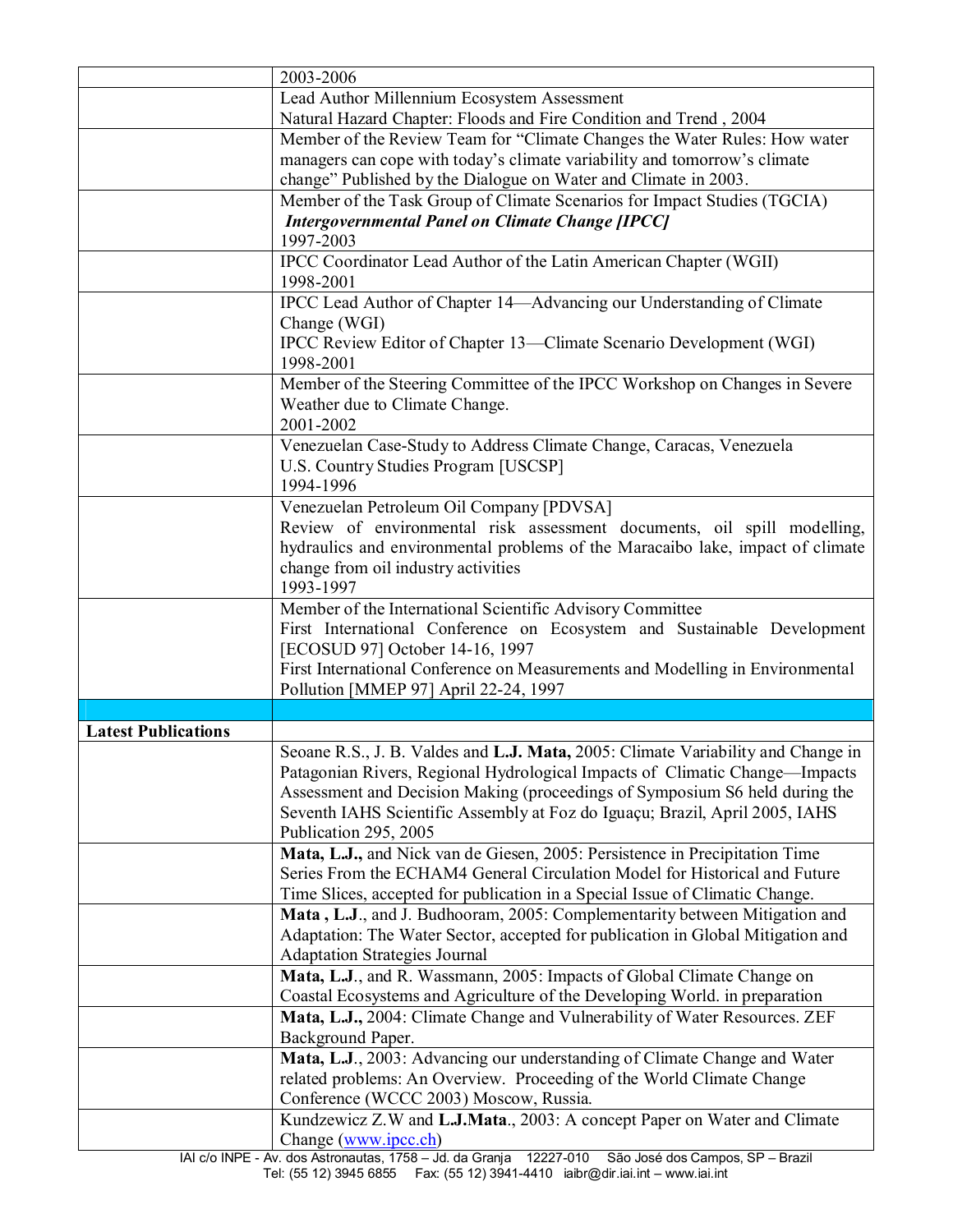|                                                | Seoane R.S., J. B. Valdes and L.J. Mata: Detection of Climate Change in<br>Streamflow of Patagonian Basins, WMO/TD-No.1172, Sep, 2003, pp 214-217.                                                                                                                                                                    |
|------------------------------------------------|-----------------------------------------------------------------------------------------------------------------------------------------------------------------------------------------------------------------------------------------------------------------------------------------------------------------------|
|                                                | Mata, L.J., M. Rusticucci, S. Solman; J.B. Valdes, 2003: Extreme events and<br>observed regional (South America) trends: A preliminary review, Proceedings of<br>the International Symposium on Climate Change (ISCC 2003), Beijing, China.                                                                           |
|                                                | Mata, L.J., 2002: Models projections and types of extremes needs for impacts<br>studies. In: IPCC Workshop Report on Changes in Extreme Weather and Climate<br>Events, Beijing, China, page 58                                                                                                                        |
|                                                | van de Giesen, N and L.J. Mata, 2002: Comparison of the Hurst exponent of<br>historical and GCMs rainfall time series, Hydrology Days 2002, Fort Collins<br>Colorado, page 32.                                                                                                                                        |
|                                                |                                                                                                                                                                                                                                                                                                                       |
| <b>Books &amp; Chapters in</b><br>books        |                                                                                                                                                                                                                                                                                                                       |
|                                                | Vulnerability and Adaptation to Climate Change, Smith J, Huq S, Lenhart S,<br>Mata L. J, Nemesova I, Toure S [eds]. Kluwer Academic Publishers. 366 pages.<br>Moore III, B., W.L.Gates, L.J.Mata, and A. Undernal, 2001: Advancing our                                                                                |
|                                                | Understanding. In: Climate Change 2001: The Scientific Basis. [Houghton, J.T, et<br>al, (eds)]. Cambridge University Press, pages 769-785.                                                                                                                                                                            |
|                                                | Mata, L.J., M. Campos, E.Basso, R. Compagnucci, P. Fearnside, G. Magrin, J.<br>Marengo, A, R. Moreno, A. Suarez, S. Solman, A. Villamizar, L. Viller, 2001:<br>Latin America. In: Climate Change 2001: Impacts, Adaptation, and Vulnerability.<br>[McCarthy et al, (eds)]. Cambridge University Press, pages 693-734. |
|                                                | van de Giesen, N., L.J. Mata, P. Doell, A. Hoekstra, M. Pfeffer and J. Ramirez,<br>2000: Modelling Water Availability: Scaling Issues. In: Understanding the Earth<br>System. [E. Ehlers and T. Krafft (eds)]. Springer Verlag, pages 245-253.                                                                        |
|                                                | and L.J. Mata, 2000: Assessment of Development, Equity and<br>Cohen, S.<br>Sustainability (DSE) in IPCC-TAR, WG2, Regional Chapters. In. Proceedings of<br>the IPCC Regional Meeting on DSE, eds, R. Pitch et al., Havana, Cuba.                                                                                      |
|                                                | Canziani, O., Sandra Diaz, L.J. Mata, Max Campos, 1998, The Regional Impacts<br>of Climate Change: An Assessment of Vulnerability, eds., Watson R., M.<br>Zinyowera and R. Moss., Chapter on Latin America., Cambridge University Press,<br>pages 186-230.                                                            |
|                                                | Perdomo, M., Olivo, M., Bonduki Y., L. J. Mata, 1996, Vulnerability and<br>Adaptation Assessments for Venezuela, Chapter 17 in Vulnerability and<br>Adaptation to Climate Change, editors: Smith J, Huq S, Lenhart S, L. J. Mata.,<br>Nemesova I, Toure S. Kluwer Academic Publishers, pages 347-366.                 |
|                                                | Mata, L. J, 1996, A Study of Climate Change Impacts on the Forest of Venezuela.<br>in Adapting to Climate Change: Assessment and Issues, editors: Smith J, Bhatti N,<br>Menzulin G, Benioff R, Budyko M, Campos M, Jallow B, Rijsberman F. Springer-<br>Verlag, pages 347-358.                                        |
|                                                |                                                                                                                                                                                                                                                                                                                       |
| <b>Latest Posters an oral</b><br>presentations |                                                                                                                                                                                                                                                                                                                       |
|                                                | Poster: Impacts, uncertainties and non-linearities of extremes events (heavy<br>precipitation and floods) in a changing climate: "International Symposium of<br>Climate Change", Beijing, China. 30 March - 3April 2003.                                                                                              |
|                                                | Oral Presentation: Extreme events and observed regional (South America) trends:<br>A preliminary review: "International Symposium of Climate Change", Beijing,<br>China. 30 March- 3 April 2003.                                                                                                                      |
|                                                | Oral Presentation: Model projections and types of extremes needs for impacts                                                                                                                                                                                                                                          |